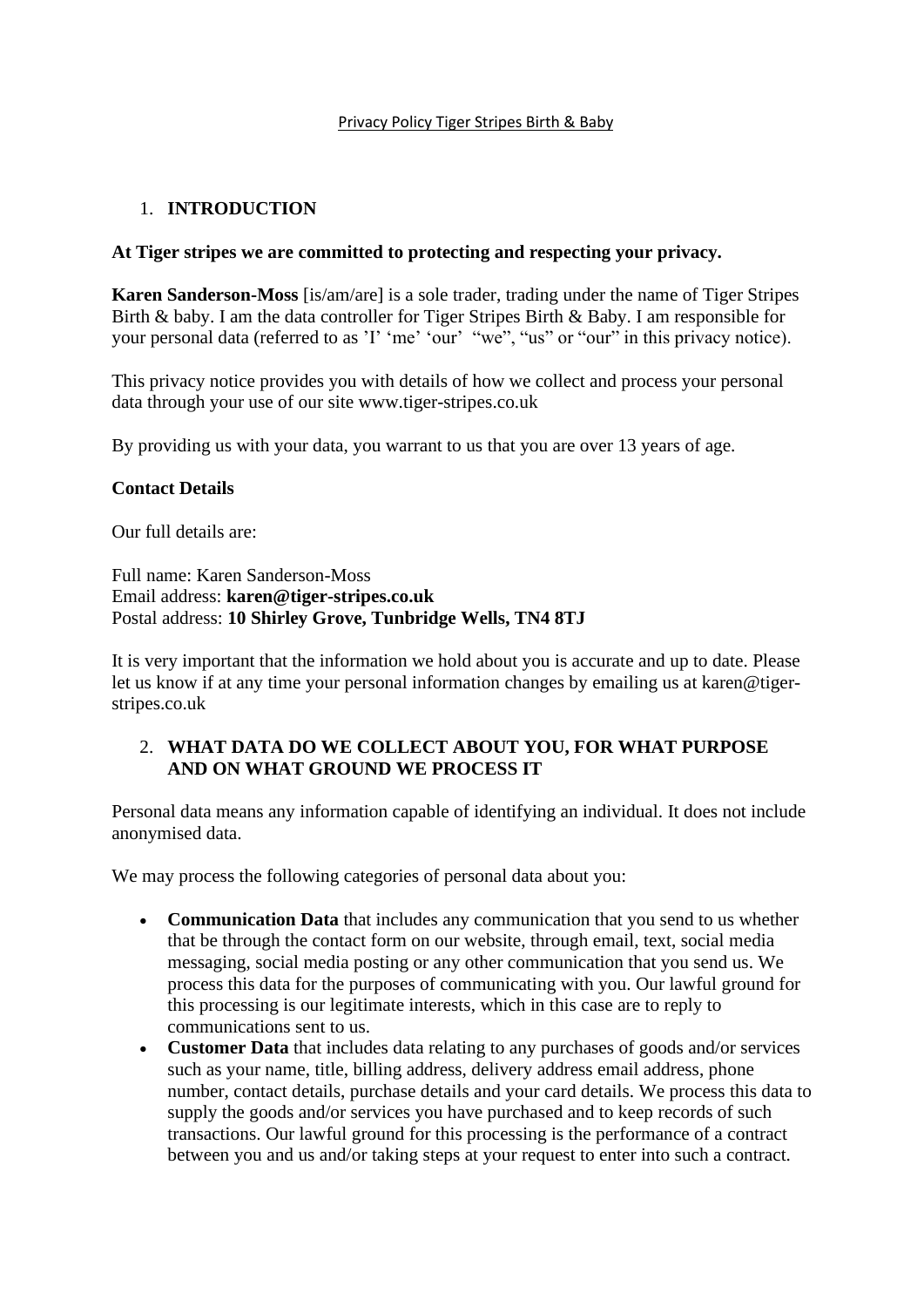- **Marketing Data** that includes data about your preferences in receiving marketing from us and your communication preferences. We process this data to enable you to partake in our promotions such as competitions, prize draws and free give-aways, to deliver relevant website content, news, training information and advertisements to you and measure or understand the effectiveness of this advertising. Our lawful ground for this processing is our legitimate interests which in this case are to study how customers use our products/services, to develop them, to grow our business and to decide our marketing strategy.
- **Event Booking & Attendance Data** that includes data about the class or workshop booked and your personal and sensitive data collected as part of that booking process. We process this data to ensure completion of your event booking, the delivery of your service and the suitability of our service. Our lawful ground of processing is in order to facilitate the delivery of the services being booked and to ensure suitability of the service for the end user which in this case are to monitor the stage of pregnancy or motherhood, age of infant attending with parent and any physical or psychological health factors that may impact on the ability or suitability of classes and/or workshops for the end user. Explicit consent relating to this type of data is requested separately upon booking of any event.
- **Sensitive Data.** We do not collect any Sensitive Data about you (with the exception of event booking health questionnaires and participation review – defined below). In the case of event booking health questionnaires we need to collect the following sensitive data about you in order to fully assess your suitability for attendance at our classes and workshops and to ensure any adaptations required in the case of any health condition relating to Mother or Infant are met**:**
- Estimated Due Date of Baby
- Date of Birth of Baby
- Medical/Psychological conditions relating to Mother
- Medical conditions relating to Baby

Upon completion of classes and workshops provided by Tiger Stripes Birth & Baby, we may collect sensitive data about you in order to fully assess your experience of the services, to monitor the progress and outcomes from our services and to ensure your needs are being met as a client. In the case of event follow up questionnaires we need to collect the following sensitive data about you in order to fully assess your progress from attendance at our classes and workshops:

- Date of Birth of Baby
- Medical conditions relating to Mother and/or Baby
- Physical and emotional experience of pregnancy, birth and parenting
- Birth outcome details
- Infant feeding choices

We require your explicit consent for processing sensitive data, so once you have booked onto a course, you will be sent a confirmation email where you will be asked to agree to the terms and conditions and processing of your sensitive data to confirm your booking. Where sensitive data is collected it is controlled by Karen Sanderson-Moss

Where we are required to collect personal data by law, or under the terms of the contract between us and you do not provide us with that data when requested, we may not be able to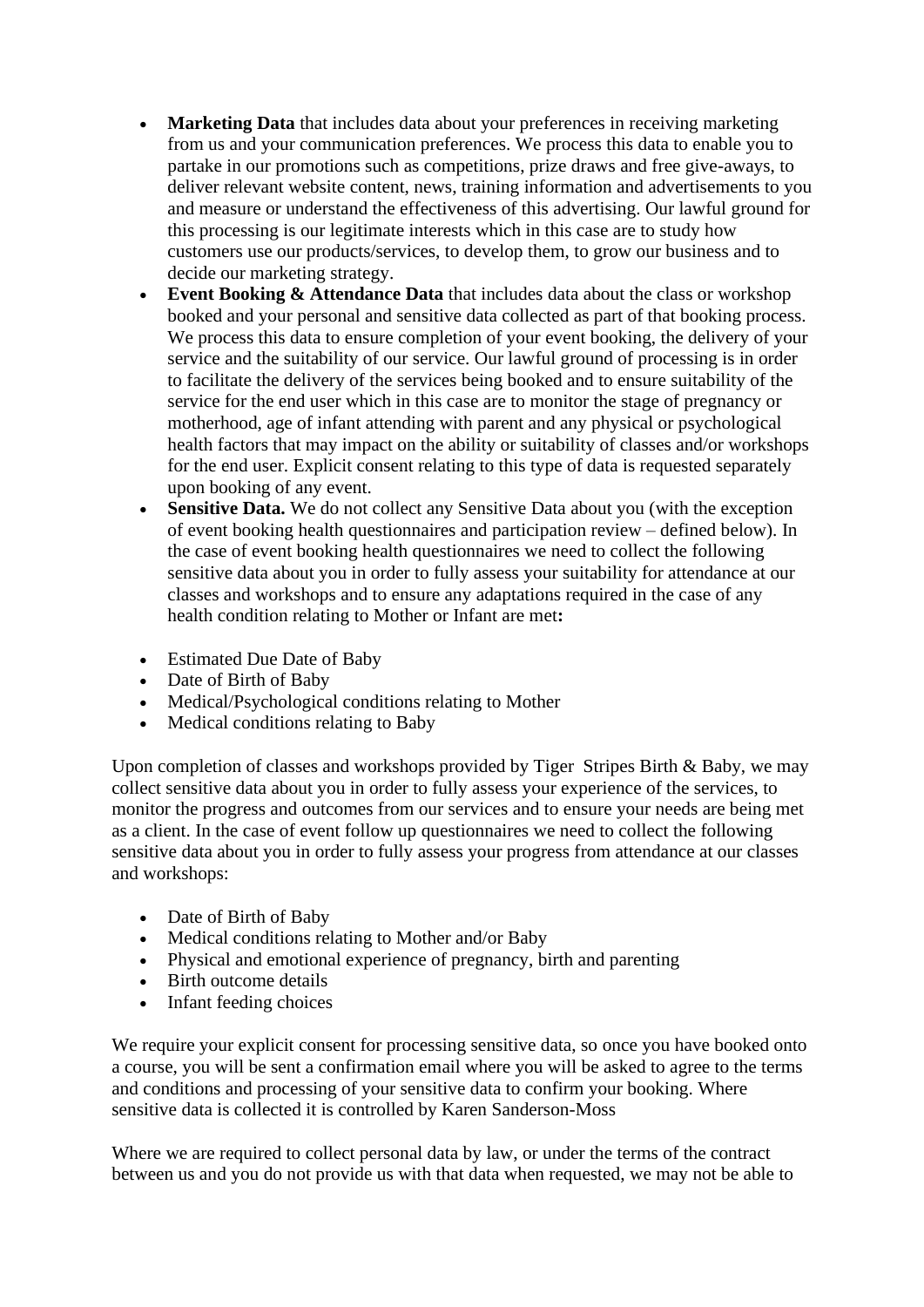perform the contract (for example, to deliver goods or services to you). If you don't provide us with the requested data, we may have to cancel a product or service you have ordered but if we do, we will notify you at the time.

We will only use your personal data for a purpose it was collected for or a reasonably compatible purpose if necessary. For more information on this please email us at [karen@tiger-stripes.co.uk](mailto:karen@tiger-stripes.co.uk) In case we need to use your details for an unrelated new purpose we will let you know and explain the legal grounds for processing.

We may process your personal data without your knowledge or consent where this is required or permitted by law.

We do not carry out automated decision making or any type of automated profiling.

## 3. **HOW WE COLLECT YOUR PERSONAL DATA**

We collect data about you by you providing the data directly to us (for example by filling in forms on our site or by sending us emails).

We may receive data from third parties such as analytics providers such as Google based outside the EU, advertising networks such as Facebook based outside the EU, such as search information providers such as Google based outside the EU, providers of technical, payment and delivery services, such as data brokers or aggregators.

## 4. **MARKETING COMMUNICATIONS**

Our lawful ground of processing your personal data to send you marketing communications is either your consent or our legitimate interests (namely to grow our business).

Under the Privacy and Electronic Communications Regulations, we may send you marketing communications from us if (i) you made a purchase or asked for information from us about our goods or services or (ii) you agreed to receive marketing communications and in each case you have not opted out of receiving such communications since. You can opt out of receiving marketing emails from us at any time.

We will not share your personal data with any third party for their own marketing purposes unless we get your express consent.

You can ask us to stop sending you marketing messages at any time by following the opt-out links on any marketing message sent to you or OR by emailing us at karen@tigerstripes.co.uk at any time.

If you opt out of receiving marketing communications this opt-out does not apply to personal data provided as a result of other transactions, such as purchases, warranty registrations etc.

# 5. **DISCLOSURES OF YOUR PERSONAL DATA**

We may have to share your personal data with the parties set out below:

• Service providers who provide IT and system administration services.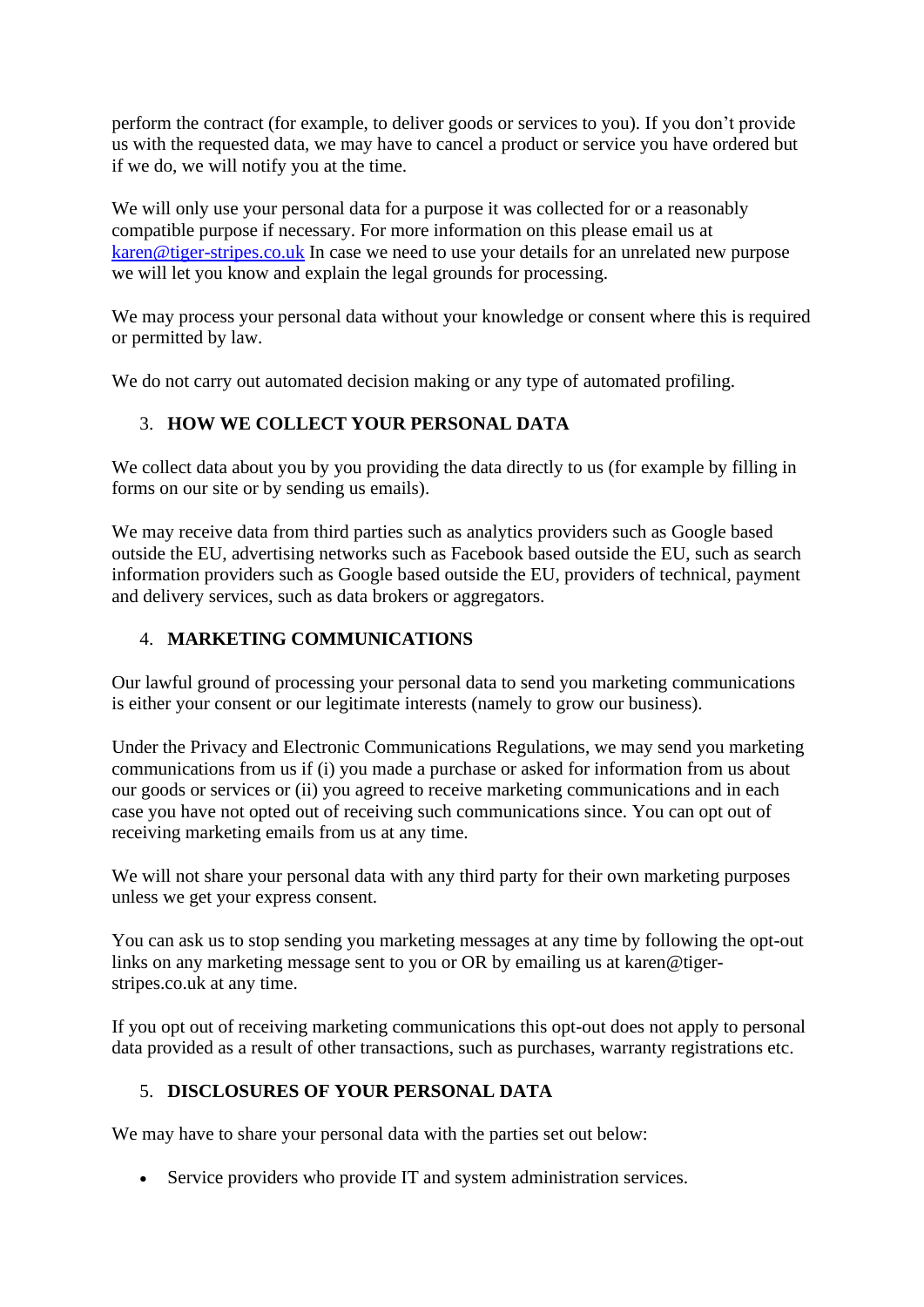- Professional advisers including lawyers, bankers, auditors and insurers.
- Government bodies that require us to report processing activities.

We require all third parties to whom we transfer your data to respect the security of your personal data and to treat it in accordance with the law. We only allow such third parties to process your personal data for specified purposes and in accordance with our instructions.

## 6. **INTERNATIONAL TRANSFERS**

Countries outside of the European Economic Area (**EEA**) do not always offer the same levels of protection to your personal data, so European law has prohibited transfers of personal data outside of the EEA unless the transfer meets certain criteria.

Many of our third parties service providers are based outside the European Economic Area (**EEA**) so their processing of your personal data will involve a transfer of data outside the EEA.

Whenever we transfer your personal data out of the EEA, we do our best to ensure a similar degree of security of data by ensuring at least one of the following safeguards is in place:

- We will only transfer your personal data to countries that the European Commission have approved as providing an adequate level of protection for personal data by; or
- Where we use certain service providers, we may use specific contracts or codes of conduct or certification mechanisms approved by the European Commission which give personal data the same protection it has in Europe; or
- If we use US-based providers that are part of EU-US Privacy Shield, we may transfer data to them, as they have equivalent safeguards in place.

If none of the above safeguards is available, we may request your explicit consent to the specific transfer. You will have the right to withdraw this consent at any time.

## 7. **DATA SECURITY**

We have put in place security measures to prevent your personal data from being accidentally lost, used, altered, disclosed, or accessed without authorisation. We also allow access to your personal data only to partners who have a business need to know such data. They will only process your personal data on our instructions and they must keep it confidential.

We have procedures in place to deal with any suspected personal data breach and will notify you and any applicable regulator of a breach if we are legally required to.

### 8. **DATA RETENTION**

We will only retain your personal data for as long as necessary to fulfil the purposes we collected it for, including for the purposes of satisfying any legal, accounting, or reporting requirements.

When deciding what the correct time is to keep the data for we look at its amount, nature and sensitivity, potential risk of harm from unauthorised use or disclosure, the processing purposes, if these can be achieved by other means and legal requirements.